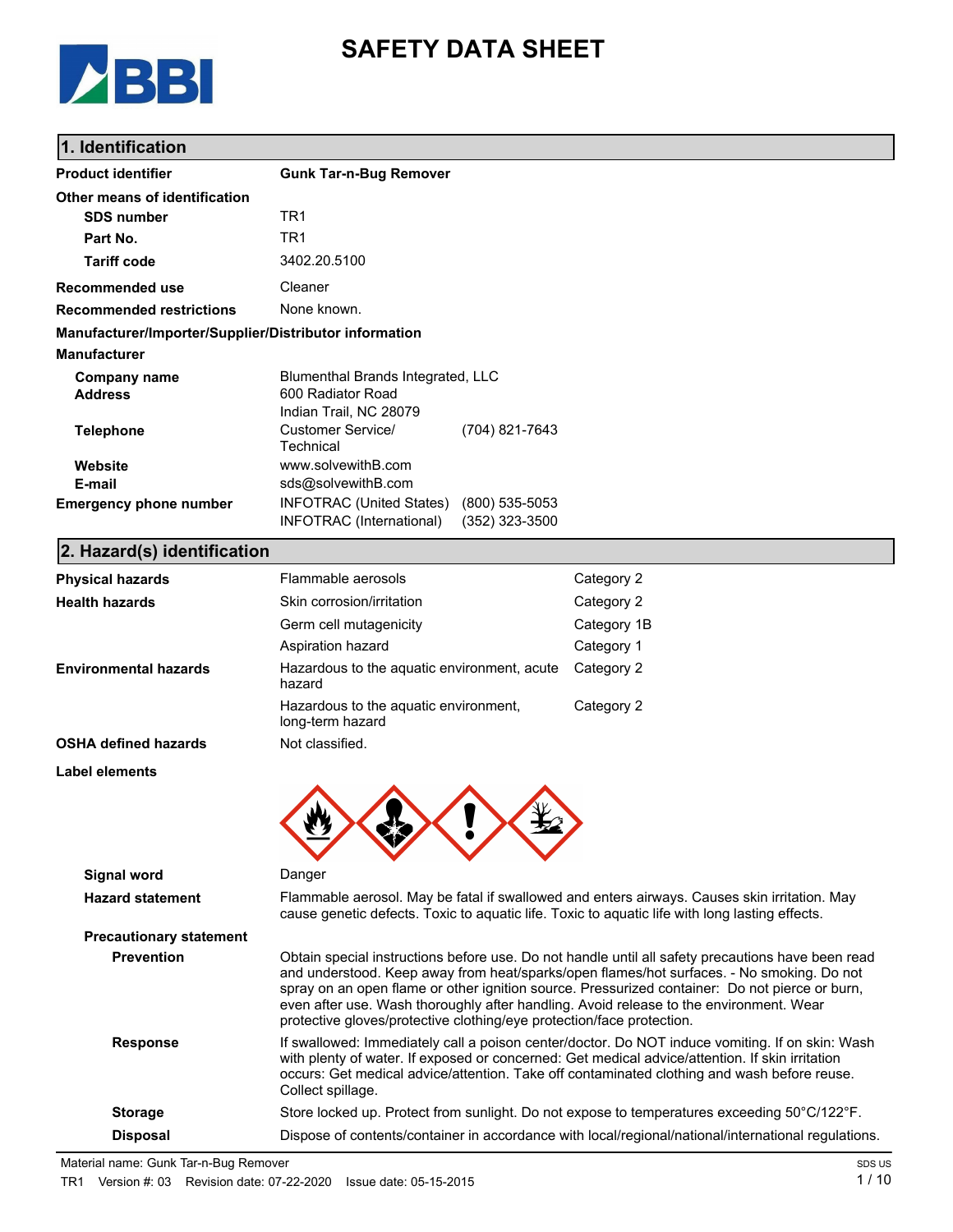None known.

**Supplemental information** NOTE: This product is a consumer product and is labeled in accordance with the US Consumer Product Safety Commission regulations which take precedence over OSHA Hazard Communication labeling. The container label may not include the OSHA label elements listed in this document. Always carefully review the entire SDS and the product label prior to use in the workplace.

### **3. Composition/information on ingredients**

| <b>Mixtures</b>                                           |                          |                   |           |
|-----------------------------------------------------------|--------------------------|-------------------|-----------|
| <b>Chemical name</b>                                      | Common name and synonyms | <b>CAS number</b> | %         |
| Distillates (petroleum),<br>Hydrotreated Heavy Naphthenic |                          | 64742-52-5        | $50 - 60$ |
| Kerosene                                                  |                          | 8008-20-6         | $30 - 40$ |
| Carbon Dioxide                                            |                          | 124-38-9          | $1 - 3$   |
| Poly(oxyethylene) Sorbitol<br>Hexaoleate                  |                          | 57171-56-9        | $1 - 3$   |
| Isopropylamine Dodecylbenzene<br>Sulfonate                |                          | 26264-05-1        | < 1       |
| Naphthalene                                               |                          | $91 - 20 - 3$     | < 0.1     |
| Water                                                     |                          | 7732-18-5         | < 0.1     |

\*Designates that a specific chemical identity and/or percentage of composition has been withheld as a trade secret.

| 4. First-aid measures                                                        |                                                                                                                                                                                                                                                                                                                    |
|------------------------------------------------------------------------------|--------------------------------------------------------------------------------------------------------------------------------------------------------------------------------------------------------------------------------------------------------------------------------------------------------------------|
| <b>Inhalation</b>                                                            | Move to fresh air. Call a physician if symptoms develop or persist.                                                                                                                                                                                                                                                |
| <b>Skin contact</b>                                                          | Remove contaminated clothing. Wash with plenty of soap and water. If skin irritation occurs: Get<br>medical advice/attention. Wash contaminated clothing before reuse.                                                                                                                                             |
| Eye contact                                                                  | Rinse with water. Get medical attention if irritation develops and persists.                                                                                                                                                                                                                                       |
| Ingestion                                                                    | Call a physician or poison control center immediately. Rinse mouth. Do not induce vomiting. If<br>vomiting occurs, keep head low so that stomach content doesn't get into the lungs.                                                                                                                               |
| <b>Most important</b><br>symptoms/effects, acute and<br>delayed              | Aspiration may cause pulmonary edema and pneumonitis. Headache. Nausea, vomiting. Diarrhea.<br>Skin irritation. May cause redness and pain.                                                                                                                                                                        |
| Indication of immediate<br>medical attention and special<br>treatment needed | Provide general supportive measures and treat symptomatically. Keep victim under observation.<br>Symptoms may be delayed.                                                                                                                                                                                          |
| <b>General information</b>                                                   | IF exposed or concerned: Get medical advice/attention. If you feel unwell, seek medical advice<br>(show the label where possible). Ensure that medical personnel are aware of the material(s)<br>involved, and take precautions to protect themselves. Show this safety data sheet to the doctor in<br>attendance. |
| 5. Fire-fighting measures                                                    |                                                                                                                                                                                                                                                                                                                    |

| Suitable extinguishing media                                     | Water fog. Foam. Dry chemical powder. Carbon dioxide (CO2).                                                                                                                                                                                                                      |  |
|------------------------------------------------------------------|----------------------------------------------------------------------------------------------------------------------------------------------------------------------------------------------------------------------------------------------------------------------------------|--|
| Unsuitable extinguishing<br>media                                | Do not use water jet as an extinguisher, as this will spread the fire.                                                                                                                                                                                                           |  |
| Specific hazards arising from<br>the chemical                    | Contents under pressure. Pressurized container may explode when exposed to heat or flame.<br>During fire, gases hazardous to health may be formed.                                                                                                                               |  |
| Special protective equipment<br>and precautions for firefighters | Firefighters must use standard protective equipment including flame retardant coat, helmet with<br>face shield, gloves, rubber boots, and in enclosed spaces, SCBA.                                                                                                              |  |
| <b>Fire fighting</b><br>equipment/instructions                   | Move containers from fire area if you can do so without risk. Containers should be cooled with<br>water to prevent vapor pressure build up. For massive fire in cargo area, use unmanned hose<br>holder or monitor nozzles, if possible. If not, withdraw and let fire burn out. |  |
| <b>Specific methods</b>                                          | Use standard firefighting procedures and consider the hazards of other involved materials. Move<br>containers from fire area if you can do so without risk. In the event of fire and/or explosion do not<br>breathe fumes.                                                       |  |
| <b>General fire hazards</b>                                      | Flammable aerosol.                                                                                                                                                                                                                                                               |  |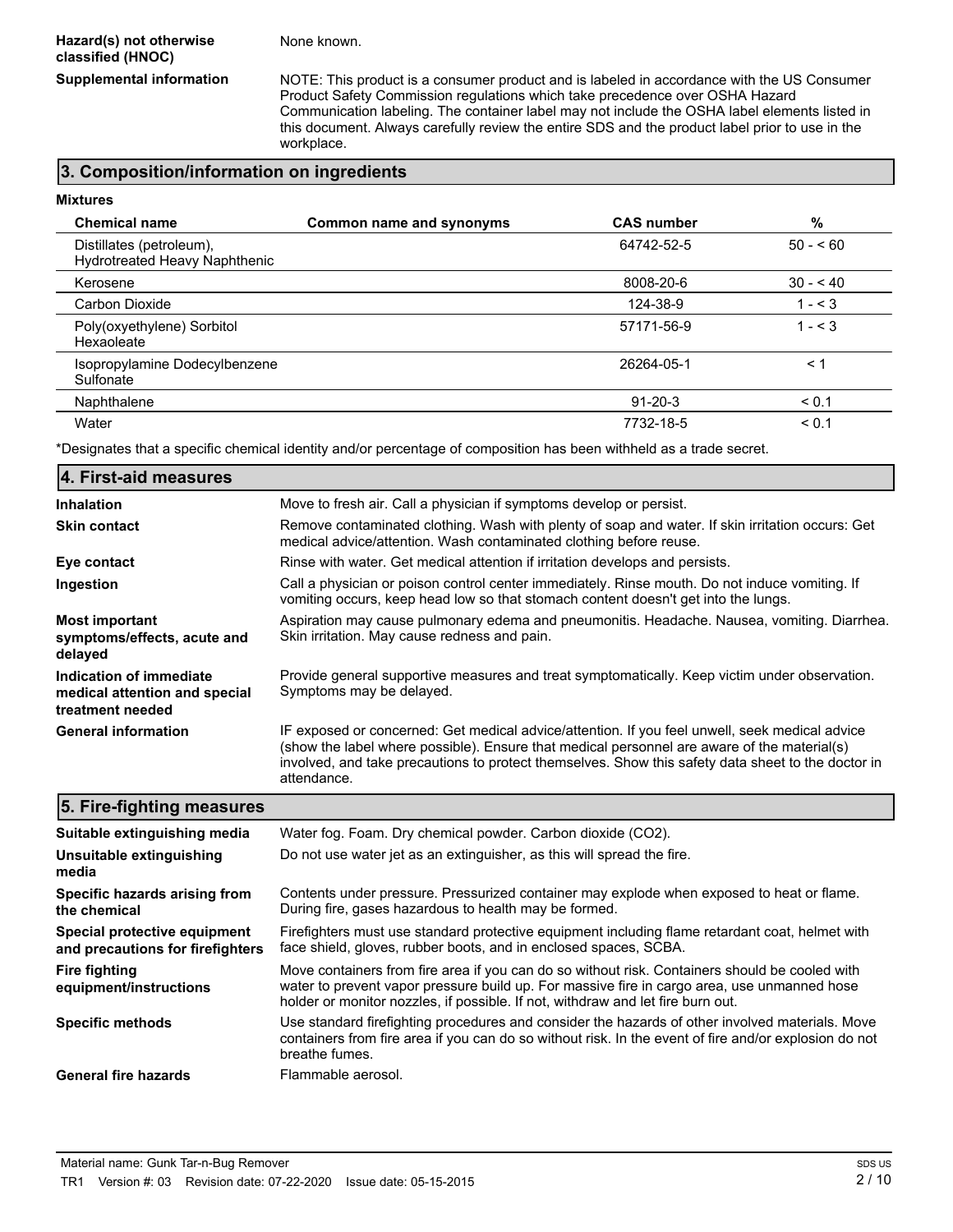## **6. Accidental release measures**

| s. Accidental Telegge Inegguies                                                  |                                                                                                                                                                                                                                                                                                                                                                                                                                                                                                                                                                                                                                                                                                                                                                                                                                                                                                                                                        |
|----------------------------------------------------------------------------------|--------------------------------------------------------------------------------------------------------------------------------------------------------------------------------------------------------------------------------------------------------------------------------------------------------------------------------------------------------------------------------------------------------------------------------------------------------------------------------------------------------------------------------------------------------------------------------------------------------------------------------------------------------------------------------------------------------------------------------------------------------------------------------------------------------------------------------------------------------------------------------------------------------------------------------------------------------|
| <b>Personal precautions,</b><br>protective equipment and<br>emergency procedures | Keep unnecessary personnel away. Keep people away from and upwind of spill/leak. Wear<br>appropriate protective equipment and clothing during clean-up. Do not touch damaged containers<br>or spilled material unless wearing appropriate protective clothing. Ventilate closed spaces before<br>entering them. Local authorities should be advised if significant spillages cannot be contained. For<br>personal protection, see section 8 of the SDS.                                                                                                                                                                                                                                                                                                                                                                                                                                                                                                |
| <b>Methods and materials for</b><br>containment and cleaning up                  | Refer to attached safety data sheets and/or instructions for use. Stop leak if you can do so without<br>risk. Move the cylinder to a safe and open area if the leak is irreparable. Eliminate all ignition<br>sources (no smoking, flares, sparks, or flames in immediate area). Keep combustibles (wood,<br>paper, oil, etc.) away from spilled material. Prevent entry into waterways, sewer, basements or<br>confined areas. Absorb in vermiculite, dry sand or earth and place into containers. Following<br>product recovery, flush area with water.                                                                                                                                                                                                                                                                                                                                                                                              |
|                                                                                  | Small Spills: Wipe up with absorbent material (e.g. cloth, fleece). Clean surface thoroughly to<br>remove residual contamination. Put material in suitable, covered, labeled containers. For waste<br>disposal, see section 13 of the SDS.                                                                                                                                                                                                                                                                                                                                                                                                                                                                                                                                                                                                                                                                                                             |
| <b>Environmental precautions</b>                                                 | Avoid release to the environment. Inform appropriate managerial or supervisory personnel of all<br>environmental releases. Prevent further leakage or spillage if safe to do so. Avoid discharge into<br>drains, water courses or onto the ground.                                                                                                                                                                                                                                                                                                                                                                                                                                                                                                                                                                                                                                                                                                     |
| 7. Handling and storage                                                          |                                                                                                                                                                                                                                                                                                                                                                                                                                                                                                                                                                                                                                                                                                                                                                                                                                                                                                                                                        |
| Precautions for safe handling                                                    | Obtain special instructions before use. Do not handle until all safety precautions have been read<br>and understood. Pressurized container: Do not pierce or burn, even after use. Do not use if spray<br>button is missing or defective. Do not spray on a naked flame or any other incandescent material.<br>Do not smoke while using or until sprayed surface is thoroughly dry. Do not cut, weld, solder, drill,<br>grind, or expose containers to heat, flame, sparks, or other sources of ignition. All equipment used<br>when handling the product must be grounded. Do not re-use empty containers. Avoid contact with<br>eyes, skin, and clothing. Avoid prolonged exposure. Should be handled in closed systems, if<br>possible. Use only in well-ventilated areas. Wear appropriate personal protective equipment.<br>Wash hands thoroughly after handling. Avoid release to the environment. Observe good industrial<br>hygiene practices. |
| Conditions for safe storage,<br>including any incompatibilities                  | Level 3 Aerosol.<br>Store locked up. Pressurized container. Protect from sunlight and do not expose to temperatures<br>exceeding 50°C/122 °F. Do not puncture, incinerate or crush. Do not handle or store near an open<br>flame, heat or other sources of ignition. This material can accumulate static charge which may<br>cause spark and become an ignition source. Store in tightly closed container. Store away from<br>incompatible materials (see Section 10 of the SDS).                                                                                                                                                                                                                                                                                                                                                                                                                                                                      |

### **8. Exposure controls/personal protection**

#### **Occupational exposure limits**

The following constituents are the only constituents of the product which have a PEL, TLV or other recommended exposure limit. At this time, the other constituents have no known exposure limits.

| US. OSHA Table Z-1 Limits for Air Contaminants (29 CFR 1910.1000)                       |             |                     |       |  |
|-----------------------------------------------------------------------------------------|-------------|---------------------|-------|--|
| <b>Components</b>                                                                       | <b>Type</b> | Value               | Form  |  |
| Carbon Dioxide (CAS<br>$124 - 38 - 9$                                                   | <b>PEL</b>  | 9000 mg/m3          |       |  |
|                                                                                         |             | 5000 ppm            |       |  |
| Distillates (petroleum),<br><b>Hydrotreated Heavy</b><br>Naphthenic (CAS<br>64742-52-5) | <b>PEL</b>  | $5 \text{ mg/m}$    | Mist. |  |
|                                                                                         |             | 2000 mg/m3          |       |  |
|                                                                                         |             | 500 ppm             |       |  |
| Naphthalene (CAS 91-20-3)                                                               | <b>PEL</b>  | $50 \text{ mg/m}$ 3 |       |  |
|                                                                                         |             | 10 ppm              |       |  |
| <b>US. ACGIH Threshold Limit Values</b>                                                 |             |                     |       |  |
| <b>Components</b>                                                                       | <b>Type</b> | Value               | Form  |  |
| Carbon Dioxide (CAS<br>$124 - 38 - 9$                                                   | <b>STEL</b> | 30000 ppm           |       |  |
|                                                                                         | <b>TWA</b>  | 5000 ppm            |       |  |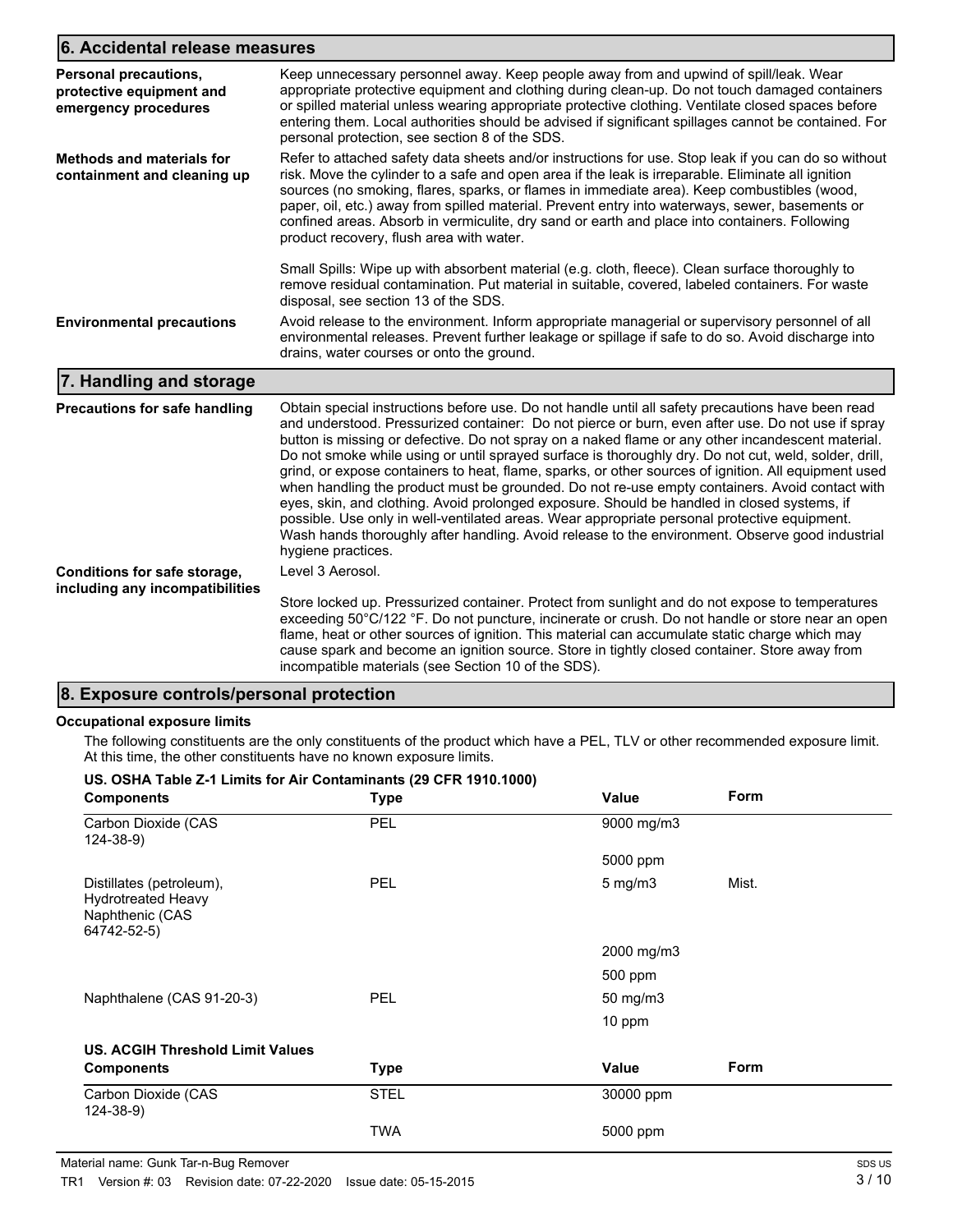| <b>US. ACGIH Threshold Limit Values</b><br><b>Components</b>                            | <b>Type</b>                                                                                                                                                                                                                                                                                                                                                                                                                                          | <b>Value</b>                                                                                                                                                                  | Form                |
|-----------------------------------------------------------------------------------------|------------------------------------------------------------------------------------------------------------------------------------------------------------------------------------------------------------------------------------------------------------------------------------------------------------------------------------------------------------------------------------------------------------------------------------------------------|-------------------------------------------------------------------------------------------------------------------------------------------------------------------------------|---------------------|
| Distillates (petroleum),<br><b>Hydrotreated Heavy</b><br>Naphthenic (CAS<br>64742-52-5) | <b>TWA</b>                                                                                                                                                                                                                                                                                                                                                                                                                                           | $5$ mg/m $3$                                                                                                                                                                  | Inhalable fraction. |
| Kerosene (CAS 8008-20-6)                                                                | TWA                                                                                                                                                                                                                                                                                                                                                                                                                                                  | 200 mg/m3                                                                                                                                                                     | Non-aerosol.        |
| Naphthalene (CAS 91-20-3)                                                               | <b>TWA</b>                                                                                                                                                                                                                                                                                                                                                                                                                                           | 10 ppm                                                                                                                                                                        |                     |
| US. NIOSH: Pocket Guide to Chemical Hazards<br><b>Components</b>                        |                                                                                                                                                                                                                                                                                                                                                                                                                                                      | Value                                                                                                                                                                         | Form                |
| Carbon Dioxide (CAS                                                                     | <b>Type</b><br><b>STEL</b>                                                                                                                                                                                                                                                                                                                                                                                                                           | 54000 mg/m3                                                                                                                                                                   |                     |
| 124-38-9)                                                                               |                                                                                                                                                                                                                                                                                                                                                                                                                                                      |                                                                                                                                                                               |                     |
|                                                                                         |                                                                                                                                                                                                                                                                                                                                                                                                                                                      | 30000 ppm                                                                                                                                                                     |                     |
|                                                                                         | <b>TWA</b>                                                                                                                                                                                                                                                                                                                                                                                                                                           | 9000 mg/m3                                                                                                                                                                    |                     |
|                                                                                         |                                                                                                                                                                                                                                                                                                                                                                                                                                                      | 5000 ppm                                                                                                                                                                      |                     |
| Distillates (petroleum),<br><b>Hydrotreated Heavy</b><br>Naphthenic (CAS<br>64742-52-5) | Ceiling                                                                                                                                                                                                                                                                                                                                                                                                                                              | 1800 mg/m3                                                                                                                                                                    |                     |
|                                                                                         | <b>STEL</b>                                                                                                                                                                                                                                                                                                                                                                                                                                          | 10 mg/m3                                                                                                                                                                      | Mist.               |
| Kerosene (CAS 8008-20-6)                                                                | <b>TWA</b>                                                                                                                                                                                                                                                                                                                                                                                                                                           | 100 mg/m $3$                                                                                                                                                                  |                     |
| Naphthalene (CAS 91-20-3)                                                               | <b>STEL</b>                                                                                                                                                                                                                                                                                                                                                                                                                                          | 75 mg/m3                                                                                                                                                                      |                     |
|                                                                                         |                                                                                                                                                                                                                                                                                                                                                                                                                                                      | 15 ppm                                                                                                                                                                        |                     |
|                                                                                         | <b>TWA</b>                                                                                                                                                                                                                                                                                                                                                                                                                                           | $50$ mg/m $3$                                                                                                                                                                 |                     |
|                                                                                         |                                                                                                                                                                                                                                                                                                                                                                                                                                                      | 10 ppm                                                                                                                                                                        |                     |
| <b>Biological limit values</b>                                                          | No biological exposure limits noted for the ingredient(s).                                                                                                                                                                                                                                                                                                                                                                                           |                                                                                                                                                                               |                     |
| <b>Exposure guidelines</b>                                                              |                                                                                                                                                                                                                                                                                                                                                                                                                                                      |                                                                                                                                                                               |                     |
| US - California OELs: Skin designation                                                  |                                                                                                                                                                                                                                                                                                                                                                                                                                                      |                                                                                                                                                                               |                     |
| Naphthalene (CAS 91-20-3)<br>US ACGIH Threshold Limit Values: Skin designation          |                                                                                                                                                                                                                                                                                                                                                                                                                                                      | Can be absorbed through the skin.                                                                                                                                             |                     |
| Kerosene (CAS 8008-20-6)<br>Naphthalene (CAS 91-20-3)                                   |                                                                                                                                                                                                                                                                                                                                                                                                                                                      | Can be absorbed through the skin.<br>Can be absorbed through the skin.                                                                                                        |                     |
| Appropriate engineering<br>controls                                                     | Good general ventilation (typically 10 air changes per hour) should be used. Ventilation rates<br>should be matched to conditions. If applicable, use process enclosures, local exhaust ventilation,<br>or other engineering controls to maintain airborne levels below recommended exposure limits. If<br>exposure limits have not been established, maintain airborne levels to an acceptable level. Provide<br>eyewash station and safety shower. |                                                                                                                                                                               |                     |
| Individual protection measures, such as personal protective equipment                   |                                                                                                                                                                                                                                                                                                                                                                                                                                                      |                                                                                                                                                                               |                     |
| <b>Eye/face protection</b>                                                              |                                                                                                                                                                                                                                                                                                                                                                                                                                                      | Chemical respirator with organic vapor cartridge and full facepiece.                                                                                                          |                     |
| <b>Skin protection</b><br><b>Hand protection</b>                                        | Wear appropriate chemical resistant gloves.                                                                                                                                                                                                                                                                                                                                                                                                          |                                                                                                                                                                               |                     |
| Other                                                                                   |                                                                                                                                                                                                                                                                                                                                                                                                                                                      | Wear appropriate chemical resistant clothing. Use of an impervious apron is recommended.                                                                                      |                     |
| <b>Respiratory protection</b>                                                           |                                                                                                                                                                                                                                                                                                                                                                                                                                                      | Chemical respirator with organic vapor cartridge and full facepiece. Chemical respirator with<br>organic vapor cartridge and full facepiece if threshold limits are exceeded. |                     |
| <b>Thermal hazards</b>                                                                  |                                                                                                                                                                                                                                                                                                                                                                                                                                                      | Wear appropriate thermal protective clothing, when necessary.                                                                                                                 |                     |
| <b>General hygiene</b><br>considerations                                                | Observe any medical surveillance requirements. When using do not smoke. Always observe good<br>personal hygiene measures, such as washing after handling the material and before eating,<br>drinking, and/or smoking. Routinely wash work clothing and protective equipment to remove<br>contaminants.                                                                                                                                               |                                                                                                                                                                               |                     |
| 9. Physical and chemical properties                                                     |                                                                                                                                                                                                                                                                                                                                                                                                                                                      |                                                                                                                                                                               |                     |
| Appearance                                                                              | Clear. Liquid                                                                                                                                                                                                                                                                                                                                                                                                                                        |                                                                                                                                                                               |                     |
| <b>Physical state</b>                                                                   | Liquid.                                                                                                                                                                                                                                                                                                                                                                                                                                              |                                                                                                                                                                               |                     |

Form **Aerosol.**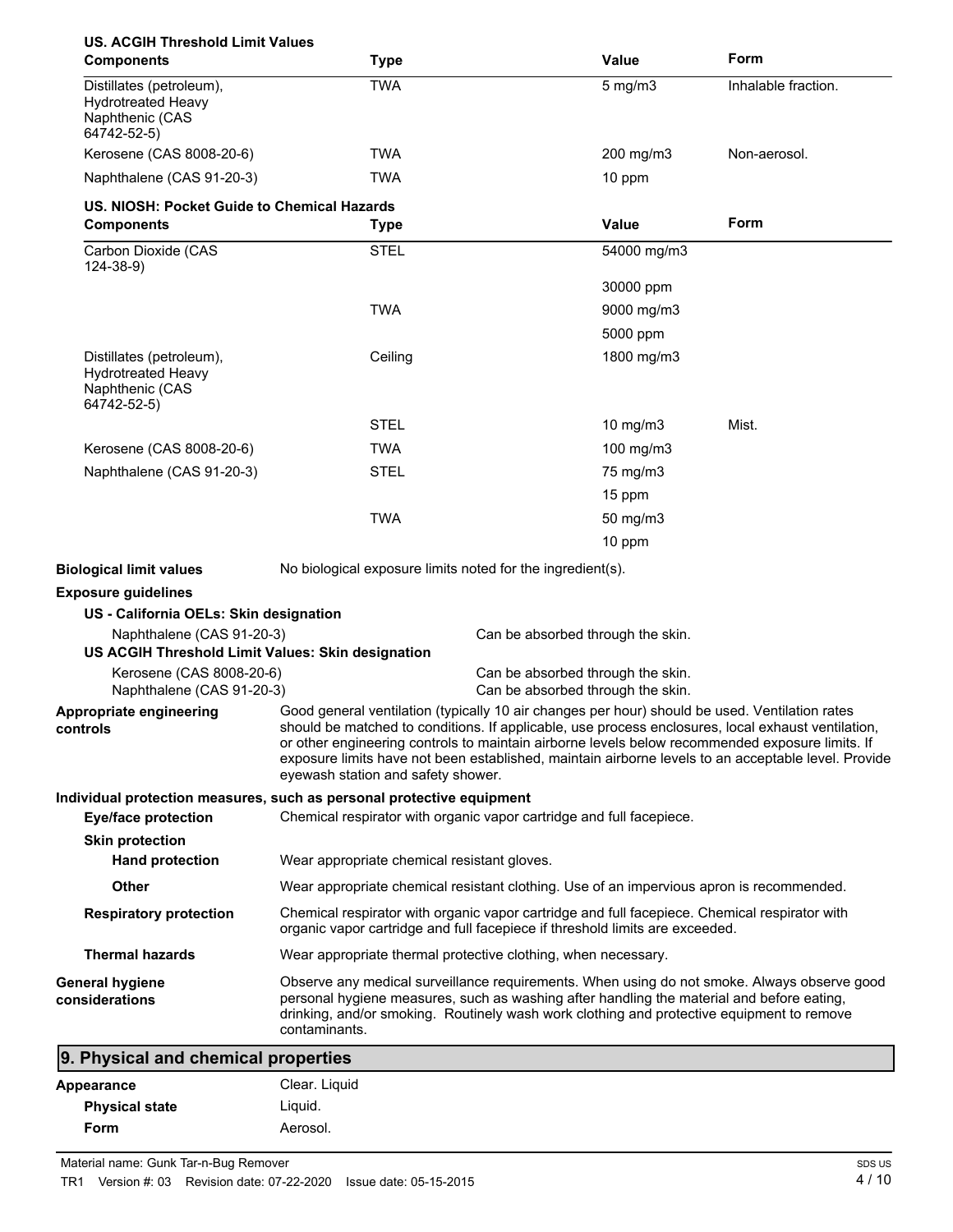| Color                                             | Yellow                          |
|---------------------------------------------------|---------------------------------|
| Odor                                              | Petroleum                       |
| <b>Odor threshold</b>                             | Not available.                  |
| рH                                                | Not available.                  |
| Melting point/freezing point                      | -20 °F (-28.89 °C) estimated    |
| Initial boiling point and boiling<br>range        | 429.65 °F (220.92 °C) estimated |
| <b>Flash point</b>                                | 120.0 °F (48.9 °C) estimated    |
| <b>Evaporation rate</b>                           | Not available.                  |
| Flammability (solid, gas)                         | Not applicable.                 |
| Upper/lower flammability or explosive limits      |                                 |
| <b>Flammability limit - lower</b><br>$(\%)$       | 0.7 % estimated                 |
| <b>Flammability limit - upper</b><br>$(\% )$      | 5 % estimated                   |
| Explosive limit - lower (%)                       | Not available.                  |
| Explosive limit - upper (%)                       | Not available.                  |
| Vapor pressure                                    | 1.16202 hPa estimated           |
| <b>Vapor density</b>                              | Not available.                  |
| <b>Relative density</b>                           | Not available.                  |
| Solubility(ies)                                   |                                 |
| Solubility (water)                                | Not available.                  |
| <b>Partition coefficient</b><br>(n-octanol/water) | Not available.                  |
| <b>Auto-ignition temperature</b>                  | 521.4 °F (271.89 °C) estimated  |
| <b>Decomposition temperature</b>                  | Not available.                  |
| <b>Viscosity</b>                                  | Not available.                  |
| <b>Other information</b>                          |                                 |
| <b>Density</b>                                    | 7.17 lbs/gal                    |
| <b>Explosive properties</b>                       | Not explosive.                  |
| <b>Flame extension</b>                            | $<$ 29 in                       |
| <b>Flammability (flash back)</b>                  | No                              |
| <b>Flammability class</b>                         | Combustible II estimated        |
| <b>Heat of combustion (NFPA</b><br>30B)           | 34 kJ/g estimated               |
| <b>Oxidizing properties</b>                       | Not oxidizing.                  |
| <b>Percent volatile</b>                           | 0.02 % estimated                |
| <b>Specific gravity</b>                           | 0.86                            |
| <b>VOC</b>                                        | < 23 % w/w                      |

# **10. Stability and reactivity**

| <b>Reactivity</b>                            | The product is stable and non-reactive under normal conditions of use, storage and transport.                                                                            |
|----------------------------------------------|--------------------------------------------------------------------------------------------------------------------------------------------------------------------------|
| <b>Chemical stability</b>                    | Material is stable under normal conditions.                                                                                                                              |
| <b>Possibility of hazardous</b><br>reactions | Hazardous polymerization does not occur.                                                                                                                                 |
| <b>Conditions to avoid</b>                   | Keep away from heat, hot surfaces, sparks, open flames and other ignition sources. Avoid<br>temperatures exceeding the flash point. Contact with incompatible materials. |
| Incompatible materials                       | Strong oxidizing agents.                                                                                                                                                 |
| <b>Hazardous decomposition</b><br>products   | No hazardous decomposition products are known.                                                                                                                           |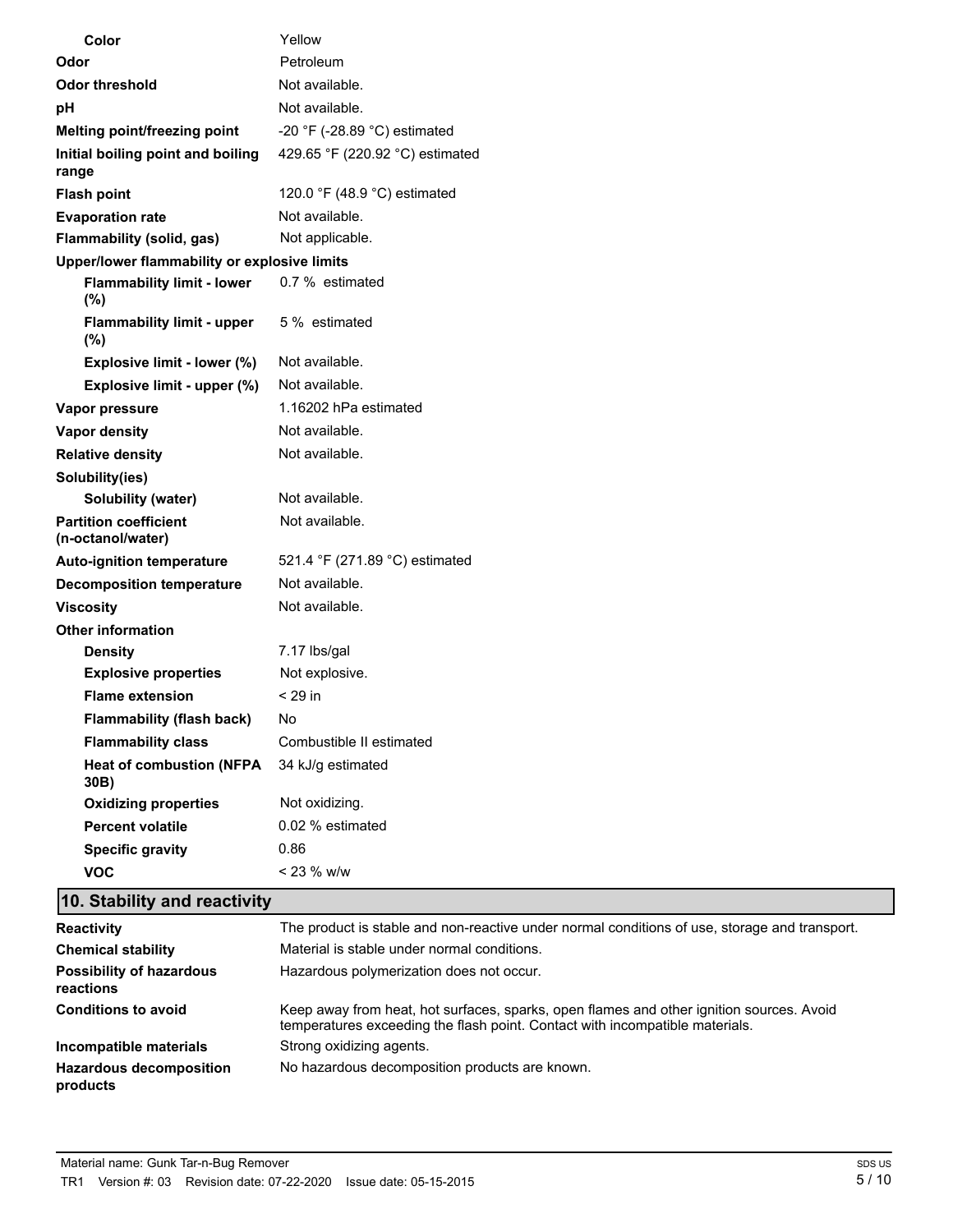# **11. Toxicological information**

#### **Information on likely routes of exposure**

| <b>Inhalation</b>                                 | Prolonged inhalation may be harmful.                                                                                                        |
|---------------------------------------------------|---------------------------------------------------------------------------------------------------------------------------------------------|
| <b>Skin contact</b>                               | Causes skin irritation.                                                                                                                     |
| Eye contact                                       | Direct contact with eyes may cause temporary irritation.                                                                                    |
| Ingestion                                         | Droplets of the product aspirated into the lungs through ingestion or vomiting may cause a serious<br>chemical pneumonia.                   |
| Symptoms related to the<br>physical, chemical and | Aspiration may cause pulmonary edema and pneumonitis. Headache. Nausea, vomiting.<br>Diarrhea. Skin irritation. May cause redness and pain. |

phy **toxicological characteristics**

### **Information on toxicological effects**

| <b>Acute toxicity</b>                                                   | May be fatal if swallowed and enters airways.            |                                                           |                        |  |  |
|-------------------------------------------------------------------------|----------------------------------------------------------|-----------------------------------------------------------|------------------------|--|--|
| <b>Components</b>                                                       | <b>Species</b>                                           |                                                           | <b>Test Results</b>    |  |  |
| Distillates (petroleum), Hydrotreated Heavy Naphthenic (CAS 64742-52-5) |                                                          |                                                           |                        |  |  |
| <u>Acute</u>                                                            |                                                          |                                                           |                        |  |  |
| <b>Dermal</b>                                                           |                                                          |                                                           |                        |  |  |
| LD50                                                                    | Rabbit                                                   |                                                           | > 2000 mg/kg, 24 Hours |  |  |
| <b>Inhalation</b>                                                       |                                                          |                                                           |                        |  |  |
| <b>LC50</b>                                                             | Rat                                                      |                                                           | $>$ 3.9 mg/l, 4 Hours  |  |  |
| Oral                                                                    |                                                          |                                                           |                        |  |  |
| LD50                                                                    | Rat                                                      |                                                           | > 2000 mg/kg           |  |  |
| Kerosene (CAS 8008-20-6)                                                |                                                          |                                                           |                        |  |  |
| <b>Acute</b>                                                            |                                                          |                                                           |                        |  |  |
| <b>Dermal</b>                                                           |                                                          |                                                           |                        |  |  |
| LD50                                                                    | Rabbit                                                   |                                                           | > 2000 mg/kg, 24 Hours |  |  |
| Inhalation                                                              |                                                          |                                                           |                        |  |  |
| Vapor                                                                   |                                                          |                                                           |                        |  |  |
| LC50                                                                    | Rat                                                      |                                                           | $> 0.1$ mg/l, 8 Hours  |  |  |
| Oral                                                                    |                                                          |                                                           |                        |  |  |
| LD50                                                                    | Rat                                                      |                                                           | > 5000 mg/kg           |  |  |
| Naphthalene (CAS 91-20-3)                                               |                                                          |                                                           |                        |  |  |
| <b>Acute</b>                                                            |                                                          |                                                           |                        |  |  |
| <b>Dermal</b>                                                           |                                                          |                                                           |                        |  |  |
| LD50                                                                    | Rabbit                                                   |                                                           | $> 2$ g/kg             |  |  |
| Oral                                                                    |                                                          |                                                           |                        |  |  |
| LD50                                                                    | Rat                                                      |                                                           | 490 mg/kg              |  |  |
| <b>Skin corrosion/irritation</b>                                        | Causes skin irritation.                                  |                                                           |                        |  |  |
| Serious eye damage/eye<br>irritation                                    | Direct contact with eyes may cause temporary irritation. |                                                           |                        |  |  |
| Respiratory or skin sensitization                                       |                                                          |                                                           |                        |  |  |
| <b>Respiratory sensitization</b>                                        | Not a respiratory sensitizer.                            |                                                           |                        |  |  |
| <b>Skin sensitization</b>                                               |                                                          | This product is not expected to cause skin sensitization. |                        |  |  |
| Germ cell mutagenicity                                                  | May cause genetic defects.                               |                                                           |                        |  |  |
| Carcinogenicity                                                         | Not classifiable as to carcinogenicity to humans.        |                                                           |                        |  |  |
|                                                                         | IARC Monographs. Overall Evaluation of Carcinogenicity   |                                                           |                        |  |  |
| Naphthalene (CAS 91-20-3)                                               |                                                          | 2B Possibly carcinogenic to humans.                       |                        |  |  |
| OSHA Specifically Regulated Substances (29 CFR 1910.1001-1052)          |                                                          |                                                           |                        |  |  |
| Not regulated.                                                          |                                                          |                                                           |                        |  |  |
| US. National Toxicology Program (NTP) Report on Carcinogens             |                                                          |                                                           |                        |  |  |
| (CAS 64742-52-5)                                                        | Distillates (petroleum), Hydrotreated Heavy Naphthenic   | Known To Be Human Carcinogen.                             |                        |  |  |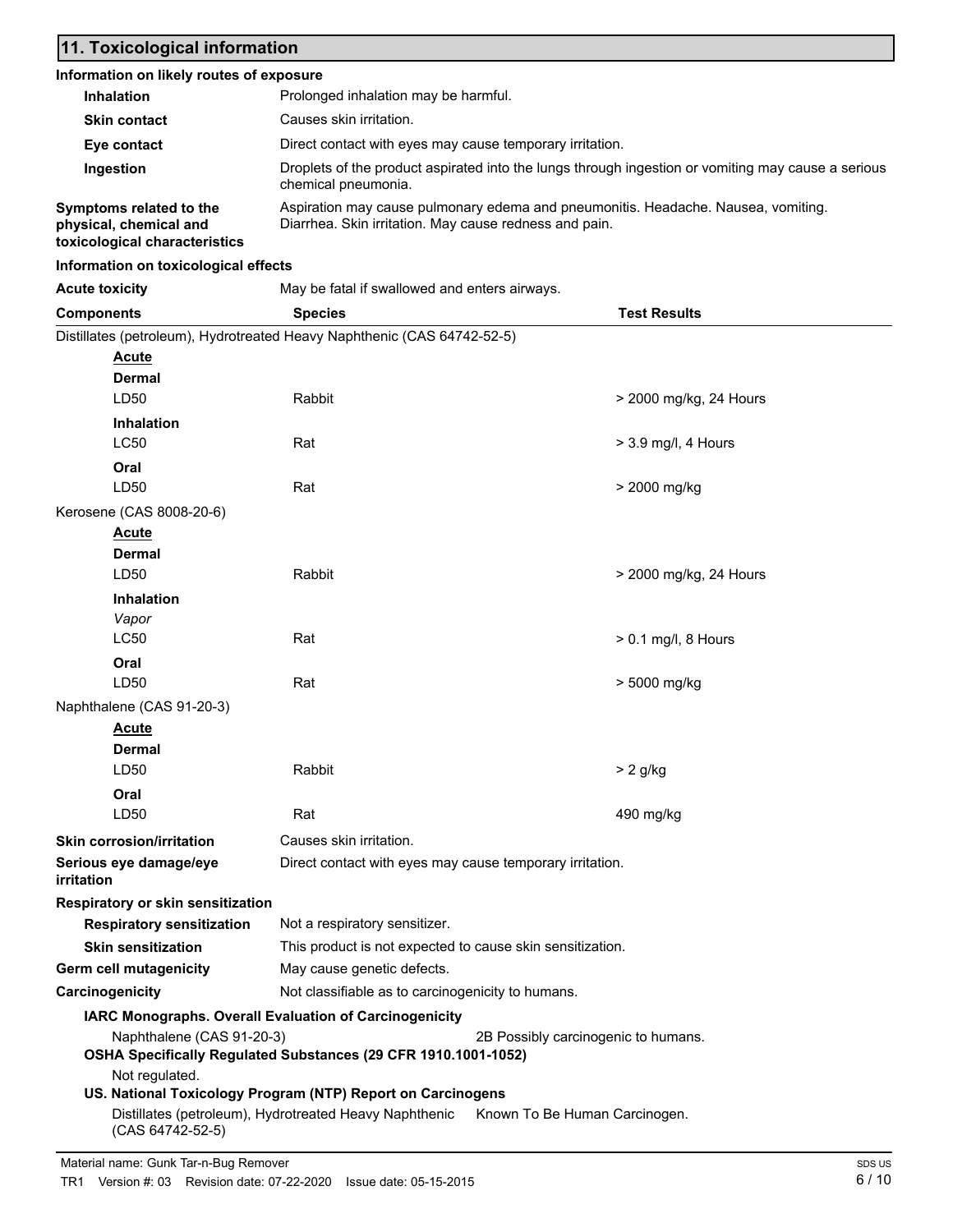| Naphthalene (CAS 91-20-3)                                        |                                                                                                                                                                                                                                                                                                                                                                                                                                                                                                                                                                               |                                                                              | Reasonably Anticipated to be a Human Carcinogen. |  |  |
|------------------------------------------------------------------|-------------------------------------------------------------------------------------------------------------------------------------------------------------------------------------------------------------------------------------------------------------------------------------------------------------------------------------------------------------------------------------------------------------------------------------------------------------------------------------------------------------------------------------------------------------------------------|------------------------------------------------------------------------------|--------------------------------------------------|--|--|
| <b>Reproductive toxicity</b>                                     | This product is not expected to cause reproductive or developmental effects.                                                                                                                                                                                                                                                                                                                                                                                                                                                                                                  |                                                                              |                                                  |  |  |
| Specific target organ toxicity -<br>single exposure              | Not classified.                                                                                                                                                                                                                                                                                                                                                                                                                                                                                                                                                               |                                                                              |                                                  |  |  |
| Specific target organ toxicity -<br>repeated exposure            |                                                                                                                                                                                                                                                                                                                                                                                                                                                                                                                                                                               | Not classified.                                                              |                                                  |  |  |
| <b>Aspiration hazard</b>                                         |                                                                                                                                                                                                                                                                                                                                                                                                                                                                                                                                                                               | May be fatal if swallowed and enters airways.                                |                                                  |  |  |
| <b>Chronic effects</b>                                           |                                                                                                                                                                                                                                                                                                                                                                                                                                                                                                                                                                               | Prolonged inhalation may be harmful.                                         |                                                  |  |  |
| 12. Ecological information                                       |                                                                                                                                                                                                                                                                                                                                                                                                                                                                                                                                                                               |                                                                              |                                                  |  |  |
| <b>Ecotoxicity</b>                                               |                                                                                                                                                                                                                                                                                                                                                                                                                                                                                                                                                                               | Toxic to aquatic life with long lasting effects.                             |                                                  |  |  |
| <b>Components</b>                                                |                                                                                                                                                                                                                                                                                                                                                                                                                                                                                                                                                                               | <b>Species</b>                                                               | <b>Test Results</b>                              |  |  |
| Naphthalene (CAS 91-20-3)                                        |                                                                                                                                                                                                                                                                                                                                                                                                                                                                                                                                                                               |                                                                              |                                                  |  |  |
| <b>Aquatic</b>                                                   |                                                                                                                                                                                                                                                                                                                                                                                                                                                                                                                                                                               |                                                                              |                                                  |  |  |
| Crustacea                                                        | EC50                                                                                                                                                                                                                                                                                                                                                                                                                                                                                                                                                                          | Water flea (Daphnia magna)                                                   | 1.09 - 3.4 mg/l, 48 hours                        |  |  |
| Fish                                                             | <b>LC50</b>                                                                                                                                                                                                                                                                                                                                                                                                                                                                                                                                                                   | Pink salmon (Oncorhynchus gorbuscha) 1.11 - 1.68 mg/l, 96 hours              |                                                  |  |  |
| Persistence and degradability                                    |                                                                                                                                                                                                                                                                                                                                                                                                                                                                                                                                                                               | No data is available on the degradability of any ingredients in the mixture. |                                                  |  |  |
| <b>Bioaccumulative potential</b>                                 |                                                                                                                                                                                                                                                                                                                                                                                                                                                                                                                                                                               |                                                                              |                                                  |  |  |
| Partition coefficient n-octanol / water (log Kow)<br>Naphthalene |                                                                                                                                                                                                                                                                                                                                                                                                                                                                                                                                                                               | 3.3                                                                          |                                                  |  |  |
| <b>Mobility in soil</b>                                          | No data available.                                                                                                                                                                                                                                                                                                                                                                                                                                                                                                                                                            |                                                                              |                                                  |  |  |
| <b>Other adverse effects</b>                                     | The product contains volatile organic compounds which have a photochemical ozone creation<br>potential.                                                                                                                                                                                                                                                                                                                                                                                                                                                                       |                                                                              |                                                  |  |  |
| 13. Disposal considerations                                      |                                                                                                                                                                                                                                                                                                                                                                                                                                                                                                                                                                               |                                                                              |                                                  |  |  |
| <b>Disposal instructions</b>                                     | Collect and reclaim or dispose in sealed containers at licensed waste disposal site. Contents<br>under pressure. Do not puncture, incinerate or crush. Incinerate the material under controlled<br>conditions in an approved incinerator. Do not allow this material to drain into sewers/water<br>supplies. Do not contaminate ponds, waterways or ditches with chemical or used container. If<br>discarded, this product is considered a RCRA ignitable waste, D001. Dispose of<br>contents/container in accordance with local/regional/national/international regulations. |                                                                              |                                                  |  |  |
| Local disposal regulations                                       | Dispose in accordance with all applicable regulations.                                                                                                                                                                                                                                                                                                                                                                                                                                                                                                                        |                                                                              |                                                  |  |  |
| Hazardous waste code                                             | D001: Waste Flammable material with a flash point <140 F<br>The waste code should be assigned in discussion between the user, the producer and the waste<br>disposal company.                                                                                                                                                                                                                                                                                                                                                                                                 |                                                                              |                                                  |  |  |
| Waste from residues / unused<br>products                         | Dispose of in accordance with local regulations. Empty containers or liners may retain some<br>product residues. This material and its container must be disposed of in a safe manner (see:<br>Disposal instructions).                                                                                                                                                                                                                                                                                                                                                        |                                                                              |                                                  |  |  |
| <b>Contaminated packaging</b>                                    | Since emptied containers may retain product residue, follow label warnings even after container is<br>emptied. Empty containers should be taken to an approved waste handling site for recycling or<br>disposal. Do not re-use empty containers.                                                                                                                                                                                                                                                                                                                              |                                                                              |                                                  |  |  |
| 14. Transport information                                        |                                                                                                                                                                                                                                                                                                                                                                                                                                                                                                                                                                               |                                                                              |                                                  |  |  |

**DOT**

| UN number                   | UN1950                                                                                               |
|-----------------------------|------------------------------------------------------------------------------------------------------|
| UN proper shipping name     | Aerosols, flammable, (each not exceeding 1 L capacity), Limited Quantity                             |
| Transport hazard class(es)  |                                                                                                      |
| <b>Class</b>                | 2.1                                                                                                  |
| <b>Subsidiary risk</b>      |                                                                                                      |
| Label(s)                    | 2.1                                                                                                  |
| <b>Packing group</b>        | Not available.                                                                                       |
|                             | Special precautions for user Read safety instructions, SDS and emergency procedures before handling. |
| <b>Special provisions</b>   | N82                                                                                                  |
| <b>Packaging exceptions</b> | 306                                                                                                  |
| Packaging non bulk          | None                                                                                                 |
| Packaging bulk              | None                                                                                                 |
| <b>IATA</b>                 |                                                                                                      |
| UN number                   | UN1950                                                                                               |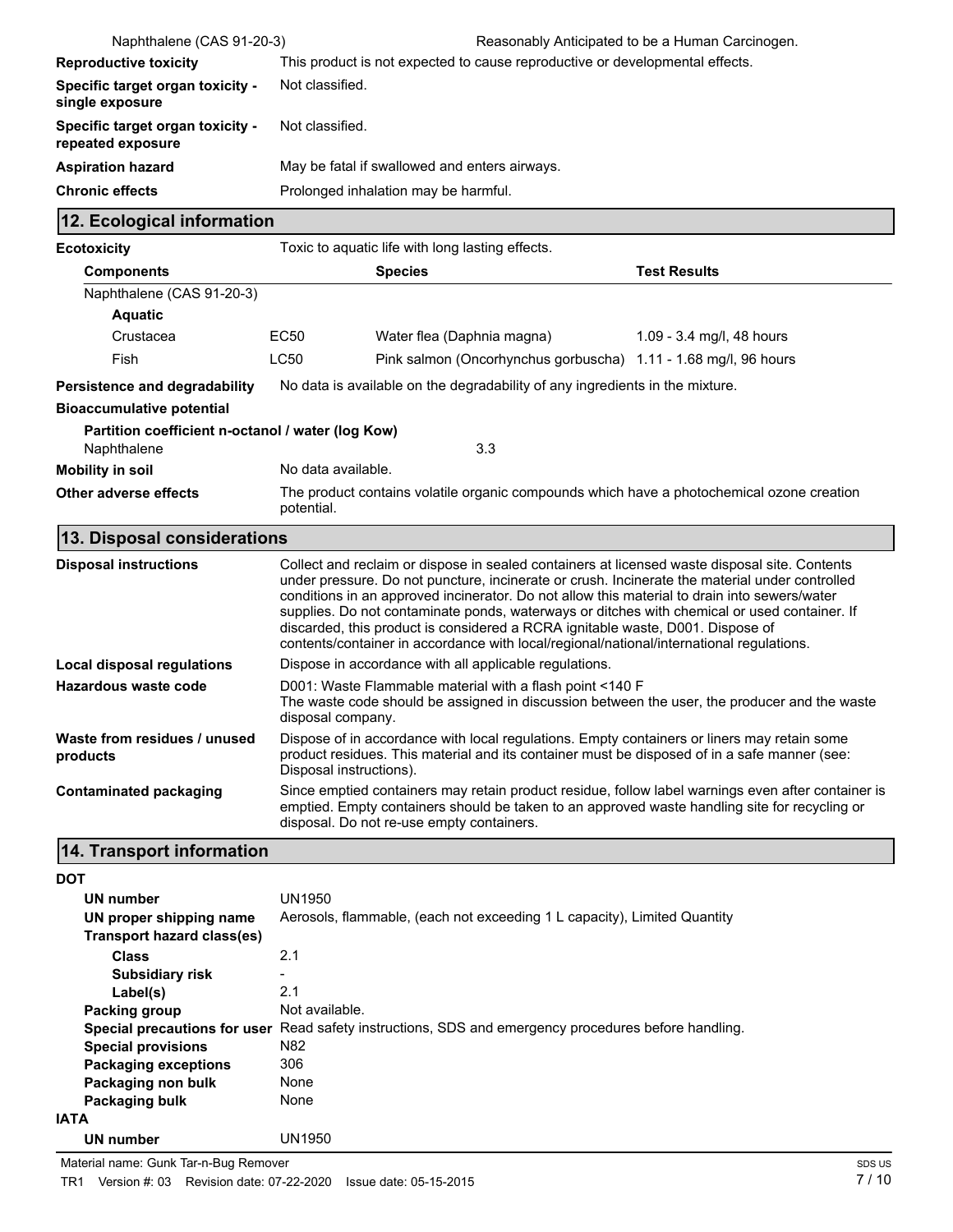| UN proper shipping name                                                        | Aerosols, flammable, Limited Quantity                                                                |
|--------------------------------------------------------------------------------|------------------------------------------------------------------------------------------------------|
| <b>Transport hazard class(es)</b>                                              |                                                                                                      |
| <b>Class</b>                                                                   | 2.1                                                                                                  |
| <b>Subsidiary risk</b>                                                         |                                                                                                      |
| Packing group                                                                  | Not available.                                                                                       |
| <b>Environmental hazards</b>                                                   | Yes                                                                                                  |
| <b>ERG Code</b>                                                                | 10 <sub>L</sub>                                                                                      |
| <b>Other information</b>                                                       | Special precautions for user Read safety instructions, SDS and emergency procedures before handling. |
| Passenger and cargo<br>aircraft                                                | Allowed with restrictions.                                                                           |
| <b>Cargo aircraft only</b>                                                     | Allowed with restrictions.                                                                           |
| IMDG                                                                           |                                                                                                      |
| <b>UN number</b>                                                               | <b>UN1950</b>                                                                                        |
| UN proper shipping name<br><b>Transport hazard class(es)</b>                   | AEROSOLS, MARINE POLLUTANT (Naphthalene), Limited Quantity                                           |
| <b>Class</b>                                                                   | $\overline{2}$                                                                                       |
| <b>Subsidiary risk</b>                                                         |                                                                                                      |
| Packing group                                                                  | Not available.                                                                                       |
| <b>Environmental hazards</b>                                                   |                                                                                                      |
| <b>Marine pollutant</b>                                                        | Yes                                                                                                  |
| <b>EmS</b>                                                                     | $F-D$ , S-U                                                                                          |
| Naphthalene                                                                    | Special precautions for user Read safety instructions, SDS and emergency procedures before handling. |
| Transport in bulk according to<br>Annex II of MARPOL 73/78 and<br>the IBC Code | Not established.                                                                                     |
| DOT; IMDG                                                                      |                                                                                                      |
|                                                                                |                                                                                                      |



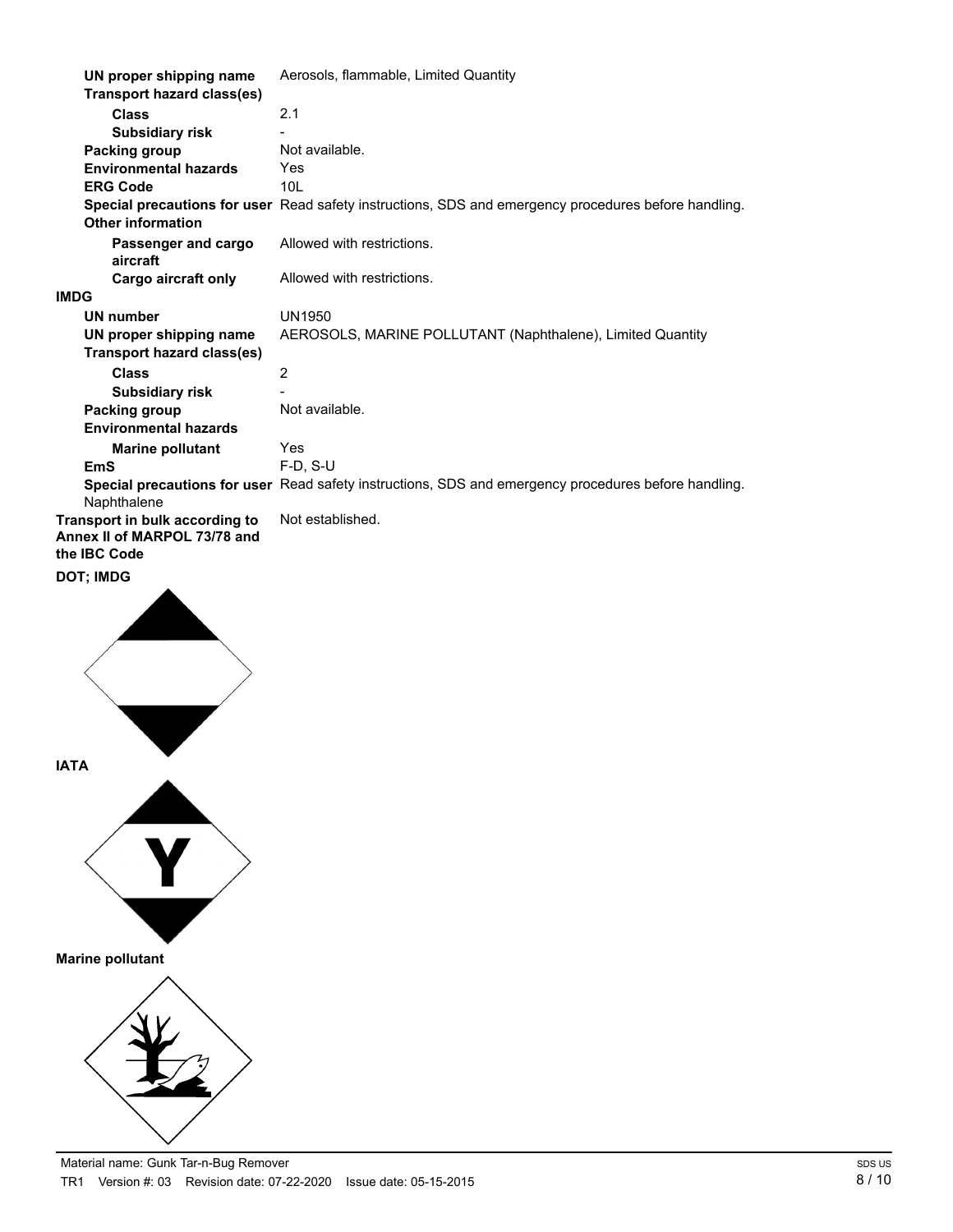| 15. Regulatory information                                                                                    |                                                                                                                       |                                                                                                                                                                              |            |                                                                                                                  |
|---------------------------------------------------------------------------------------------------------------|-----------------------------------------------------------------------------------------------------------------------|------------------------------------------------------------------------------------------------------------------------------------------------------------------------------|------------|------------------------------------------------------------------------------------------------------------------|
| <b>US federal regulations</b>                                                                                 | Standard, 29 CFR 1910.1200.                                                                                           | This product is a "Hazardous Chemical" as defined by the OSHA Hazard Communication                                                                                           |            |                                                                                                                  |
| TSCA Section 12(b) Export Notification (40 CFR 707, Subpt. D)                                                 |                                                                                                                       |                                                                                                                                                                              |            |                                                                                                                  |
| Not regulated.                                                                                                |                                                                                                                       |                                                                                                                                                                              |            |                                                                                                                  |
| <b>CERCLA Hazardous Substance List (40 CFR 302.4)</b>                                                         |                                                                                                                       |                                                                                                                                                                              |            |                                                                                                                  |
| Naphthalene (CAS 91-20-3)<br><b>SARA 304 Emergency release notification</b>                                   |                                                                                                                       | Listed.                                                                                                                                                                      |            |                                                                                                                  |
| Not regulated.<br>OSHA Specifically Regulated Substances (29 CFR 1910.1001-1052)                              |                                                                                                                       |                                                                                                                                                                              |            |                                                                                                                  |
| Not regulated.                                                                                                |                                                                                                                       |                                                                                                                                                                              |            |                                                                                                                  |
| Superfund Amendments and Reauthorization Act of 1986 (SARA)<br>SARA 302 Extremely hazardous substance         |                                                                                                                       |                                                                                                                                                                              |            |                                                                                                                  |
| Not listed.                                                                                                   |                                                                                                                       |                                                                                                                                                                              |            |                                                                                                                  |
| SARA 311/312 Hazardous<br>chemical                                                                            | Yes                                                                                                                   |                                                                                                                                                                              |            |                                                                                                                  |
| <b>Classified hazard</b><br>categories                                                                        | Acute toxicity (any route of exposure)<br>Skin corrosion or irritation<br>Germ cell mutagenicity<br>Aspiration hazard | Flammable (gases, aerosols, liquids, or solids)                                                                                                                              |            |                                                                                                                  |
| SARA 313 (TRI reporting)                                                                                      |                                                                                                                       |                                                                                                                                                                              |            |                                                                                                                  |
| <b>Chemical name</b>                                                                                          |                                                                                                                       | <b>CAS number</b>                                                                                                                                                            | % by wt.   |                                                                                                                  |
| Naphthalene                                                                                                   |                                                                                                                       | $91 - 20 - 3$                                                                                                                                                                | ${}_{0.1}$ |                                                                                                                  |
| Other federal regulations                                                                                     |                                                                                                                       |                                                                                                                                                                              |            |                                                                                                                  |
| Clean Air Act (CAA) Section 112 Hazardous Air Pollutants (HAPs) List                                          |                                                                                                                       |                                                                                                                                                                              |            |                                                                                                                  |
| Naphthalene (CAS 91-20-3)<br>Clean Air Act (CAA) Section 112(r) Accidental Release Prevention (40 CFR 68.130) |                                                                                                                       |                                                                                                                                                                              |            |                                                                                                                  |
| Not regulated.                                                                                                |                                                                                                                       |                                                                                                                                                                              |            |                                                                                                                  |
| <b>Safe Drinking Water Act</b><br>(SDWA)                                                                      | Not regulated.                                                                                                        |                                                                                                                                                                              |            |                                                                                                                  |
| <b>US state regulations</b>                                                                                   |                                                                                                                       |                                                                                                                                                                              |            |                                                                                                                  |
| <b>California Proposition 65</b>                                                                              |                                                                                                                       |                                                                                                                                                                              |            |                                                                                                                  |
| $\bullet$ $\bullet$                                                                                           |                                                                                                                       | <b>WARNING:</b> This product can expose you to Naphthalene, which is known to the State of California to cause<br>cancer. For more information go to www.P65Warnings.ca.gov. |            |                                                                                                                  |
|                                                                                                               |                                                                                                                       | California Proposition 65 - CRT: Listed date/Carcinogenic substance                                                                                                          |            |                                                                                                                  |
| Naphthalene (CAS 91-20-3)                                                                                     |                                                                                                                       | Listed: April 19, 2002                                                                                                                                                       |            |                                                                                                                  |
| subd. $(a)$                                                                                                   |                                                                                                                       |                                                                                                                                                                              |            | US. California. Candidate Chemicals List. Safer Consumer Products Regulations (Cal. Code Regs, tit. 22, 69502.3, |
| Kerosene (CAS 8008-20-6)<br>Naphthalene (CAS 91-20-3)                                                         |                                                                                                                       | Distillates (petroleum), Hydrotreated Heavy Naphthenic (CAS 64742-52-5)                                                                                                      |            |                                                                                                                  |
| <b>International Inventories</b>                                                                              |                                                                                                                       |                                                                                                                                                                              |            |                                                                                                                  |
| Country(s) or region                                                                                          | <b>Inventory name</b>                                                                                                 |                                                                                                                                                                              |            | On inventory (yes/no)*                                                                                           |
| Australia                                                                                                     |                                                                                                                       | Australian Inventory of Chemical Substances (AICS)                                                                                                                           |            | Yes                                                                                                              |
| Canada                                                                                                        | Domestic Substances List (DSL)                                                                                        |                                                                                                                                                                              |            | Yes                                                                                                              |
| Canada                                                                                                        | Non-Domestic Substances List (NDSL)                                                                                   |                                                                                                                                                                              |            | No                                                                                                               |
| China                                                                                                         |                                                                                                                       | Inventory of Existing Chemical Substances in China (IECSC)                                                                                                                   |            | Yes                                                                                                              |
| Europe                                                                                                        | Substances (EINECS)                                                                                                   | European Inventory of Existing Commercial Chemical                                                                                                                           |            | No                                                                                                               |
| Europe                                                                                                        |                                                                                                                       | European List of Notified Chemical Substances (ELINCS)                                                                                                                       |            | No                                                                                                               |
| Japan                                                                                                         |                                                                                                                       | Inventory of Existing and New Chemical Substances (ENCS)                                                                                                                     |            | No                                                                                                               |
| Korea                                                                                                         | Existing Chemicals List (ECL)                                                                                         |                                                                                                                                                                              |            | Yes                                                                                                              |